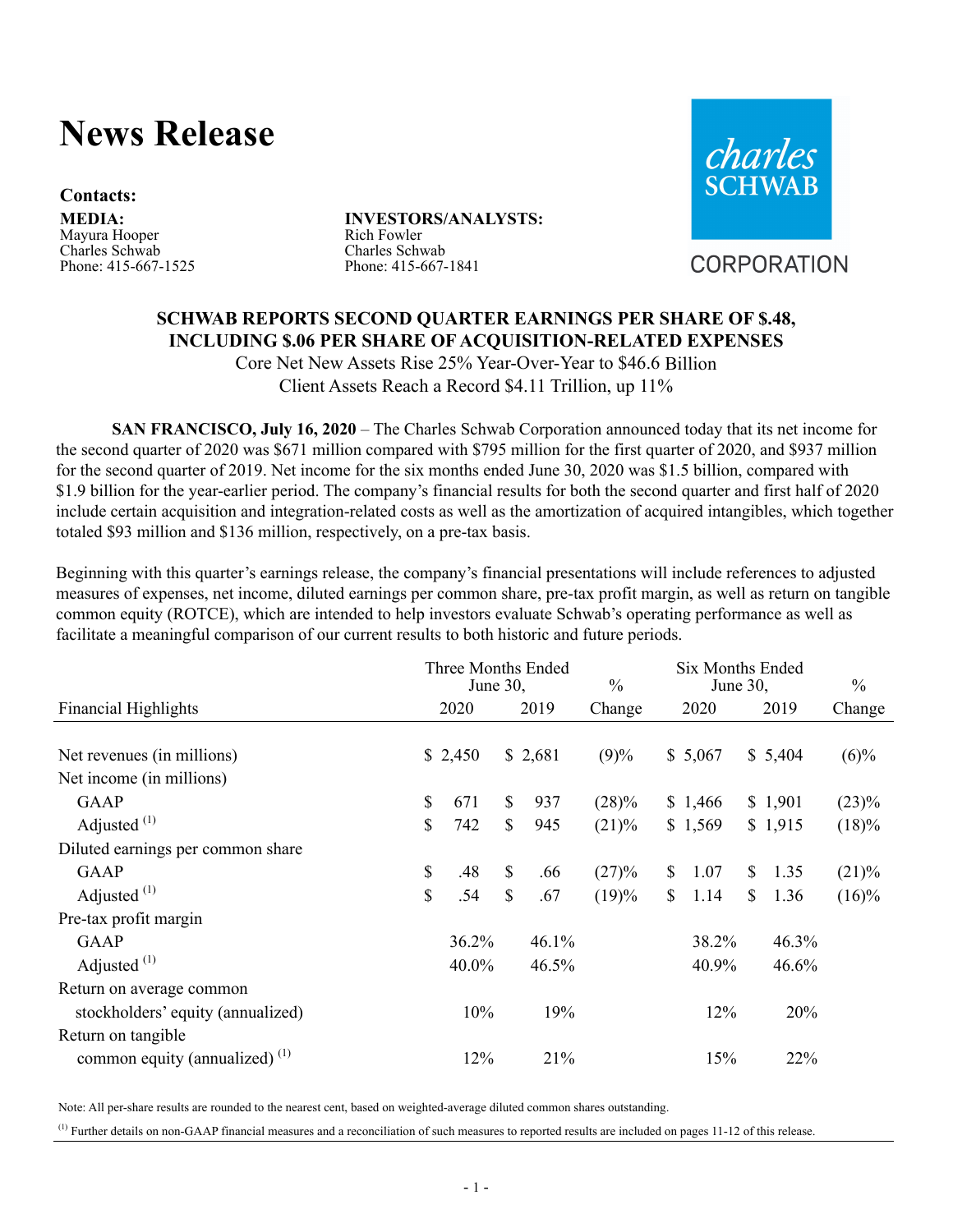CEO Walt Bettinger said, "Throughout the second quarter, the COVID-19 pandemic and its effects continued to dominate the macroeconomic environment, presenting myriad challenges for our clients and Schwab alike. We grappled with the ongoing health crisis, a contracting U.S. economy, and sustained pressures on interest rates, yet there were some encouraging signs as the quarter progressed, including domestic equity markets recovering to pre-pandemic levels. Whatever path the crisis takes from here, our focus on clients has been and will remain unwavering, even as almost 95% of our employees continue to work remotely. Our compelling 'no trade-offs' approach to combining value, service, transparency, and trust helped sustain strong business momentum during the second quarter. We gathered \$137.4 billion in net new assets, with core net new assets totaling \$46.6 billion before including the effects of the USAA acquisition and a large mutual fund clearing inflow. Aided by ongoing engagement across both of our primary businesses, as well as an extended tax-filing season, our year-to-date core net new assets reached \$119.8 billion, representing a 6% annualized organic growth rate for the first half. Our staff and systems continued to accommodate heavy volumes during the second quarter as investors utilized our contemporary full-service model – we handled over 230 million more client interactions across web, mobile, chat, and messaging versus a year ago. We also supported strong daily trading activity, which averaged 1.6 million for the second quarter, up 126% year-over-year. While volatility subsided from March's peak levels, access to our investment professionals remained very much in demand, with Schwab Intelligent Portfolios Premium® planning appointments increasing 30% from a year earlier. Total active brokerage accounts ended June at 14.1 million, up 18% year-over-year, which includes the addition of 1.1 million USAA member accounts to our platform when that transaction closed. Renewed strength in equity market valuations, along with our ongoing asset-gathering and approximately \$80 billion in client assets transferred from USAA, helped push total client assets to a record \$4.11 trillion at June  $30<sup>th</sup>$ , up 11% year-over-year."

Mr. Bettinger added, "Providing investors with innovative solutions to help them build their financial futures remains at the forefront of our 'Through Clients' Eyes' strategy across all environments. As part of this ongoing effort, we introduced Schwab Stock Slices<sup>TM</sup>, a simple and engaging way to buy fractional shares of any S&P 500<sup>®</sup> stock in amounts as small as \$5 and with no transaction fee. Shortly thereafter, we announced the acquisition of the technology and intellectual property of Motif to help us unlock the flexibility of personalized thematic investing, build upon our real-time fractional share trading abilities, and continue our work towards developing a comprehensive direct indexing solution that will complement Schwab's diverse suite of advice offerings. Our unique blend of people and technology across those offerings has helped build overall client balances receiving ongoing advisory services by 8% year-over-year to \$2.09 trillion. Within that total, client utilization of our digital advisory solutions remained strong, with balances up 12% versus a year ago to \$45.9 billion at June  $30<sup>th</sup>$ . In our Advisor Services business, we launched integrations with leading Health Savings Account providers, enabling advisors to manage their clients' investments via a Schwab brokerage window. We also introduced a number of enhanced workflows as part of Schwab Advisor Center® aimed at improving processing times. Such improvements allow advisors to set up account features digitally, including Schwab MoneyLink® and Limited Power of Attorney, making it easier to complete tasks securely, quickly, and with fewer errors."

Mr. Bettinger concluded, "Recent weeks have included a string of M&A milestones for our firm, each representing another step on our path of building a more capable Schwab. In addition to closing the USAA and Motif transactions, we also brought Wasmer Schroeder in-house, adding a leading investment manager of fixed income separate accounts to Schwab's advisory line-up. Moreover, we made significant progress on our pending acquisition of TD Ameritrade, with the completion of the Department of Justice antitrust review and affirmative votes by both Schwab and TD Ameritrade stockholders. Our teams are working diligently on integration planning efforts and we remain on track for closing during the second half of this year. Pulling off four acquisitions in close succession, concurrent with sustained progress on our other initiatives to build scale and efficiency, further diversify our revenues, and enhance our product and service capabilities across client segments, would be challenging enough under the most favorable conditions. Doing all of this in the face of today's headwinds is especially rewarding because we know pushing ahead is the right thing to do – the company will emerge stronger and even better positioned to serve the needs of individual investors and independent advisors. We have the talent, experience, and leadership needed across the firm to stay on offense, and I'm excited to be working with this team in writing the next chapter of Schwab's story."

CFO Peter Crawford commented, "Our results thus far in 2020 reflect the company's ability to convert ongoing success with clients into solid financial performance even as strong environmental headwinds weigh on revenues. As the impact of the Fed's dramatic monetary easing during March extended across the yield curve, the further compression in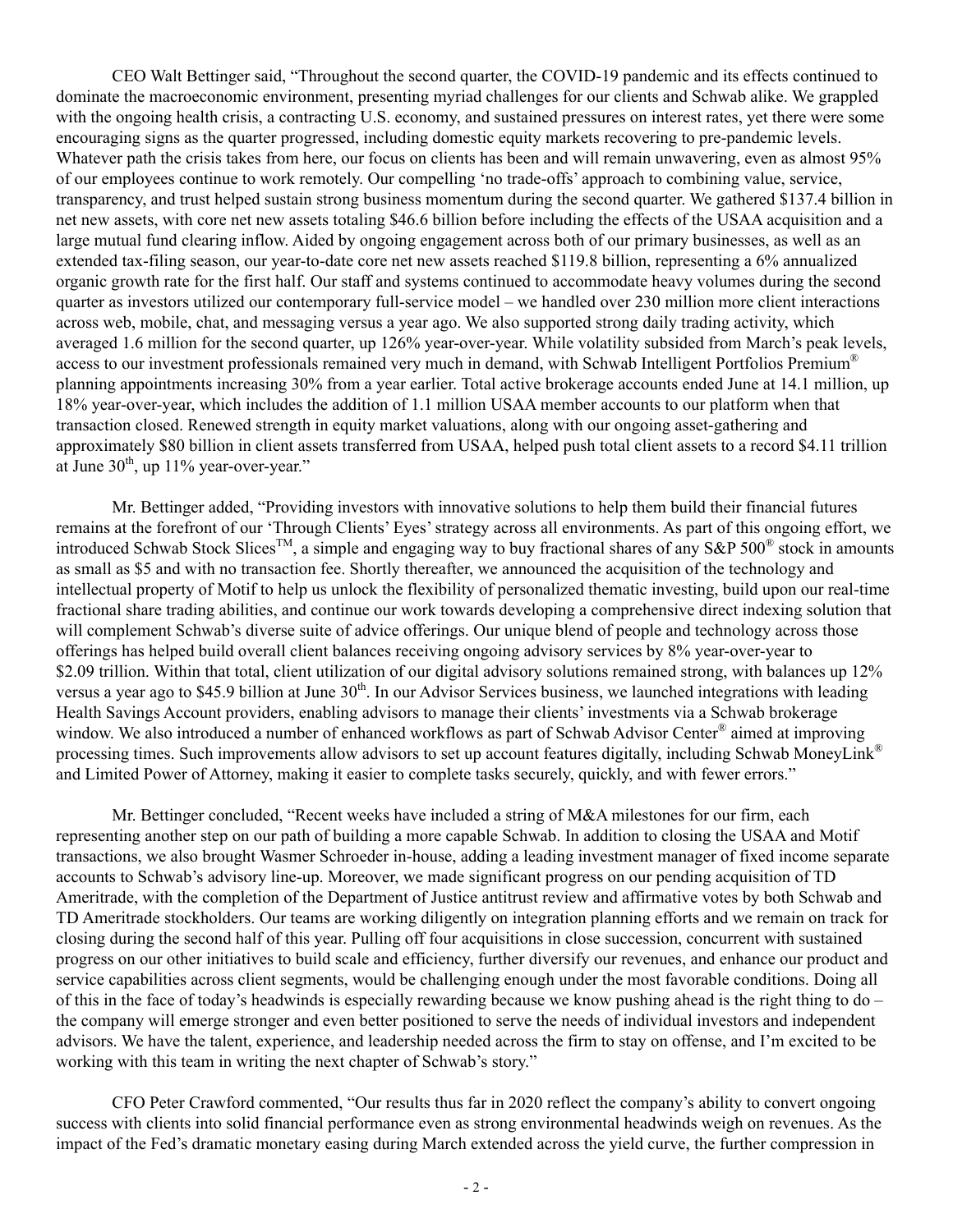asset returns outweighed growth in client cash sweep balances from both ongoing asset gathering and the USAA acquisition, driving a 14% year-over-year decline in net interest revenue to \$1.4 billion. We were able to limit that decline somewhat by working throughout the quarter to move over \$30 billion out of excess reserves at the Fed and investing those balances at higher yields within our bank securities portfolio. We ended the quarter with excess reserves at the Fed of \$27.5 billion at month-end June, or 9% of total deposits, versus a longer-term objective of approximately 5%-7%. Asset management and administration fees increased 2% year-over-year to \$801 million as a result of clients' increased utilization of money market funds and higher balances in advisory solutions, including managed account assets transferred from USAA. These increases more than offset the effect of money market fund fee waivers due to declining portfolio yields, lower Mutual Fund OneSource® balances, and pressured equity market valuations at the beginning of the quarter. Trading volume remained elevated in the second quarter compared with a year ago – if not at the record shattering heights experienced in March 2020 – but the impact of our October 2019 pricing actions still led to a 7% year-over-year decline in trading revenue to \$193 million. Overall, total revenues contracted 9% from a year earlier to \$2.5 billion, while reported expenses rose 8% to \$1.6 billion. Noteworthy contributors to our second quarter expense growth included \$39 million in USAA acquisition and integration-related costs, \$42 million in other acquisition costs, and \$12 million in amortization of acquired intangibles. Exclusive of these items  $(1)$ , adjusted total expenses were \$1.5 billion, up 2% year-over-year, largely consistent with the expectations we laid out during our Spring Business Update. Overall, we produced a 36.2% pre-tax profit margin (40.0% on an adjusted basis) and 10% return on equity (12% ROTCE). Though we are not immune to external headwinds, these results reinforce our confidence that disciplined management of the levers under our control will enable us to sustain a balance between near-term profitability and appropriate investment for ongoing growth."

Mr. Crawford concluded, "During the second quarter, we remained intent on maintaining an all-weather balance sheet with healthy liquidity and capital levels. The sharp pandemic-driven increase in client sweep deposits during the first quarter was followed by more modest balance sheet expansion over the past three months, and after adding approximately \$10 billion of USAA client cash to our deposits we ended June with total assets of \$400 billion, up 8% from month-end March. We further solidified our capital mix during the quarter by issuing \$2.5 billion of preferred stock at an initial fixed rate of 5.375%, bringing total preferred outstanding to \$5.3 billion, or approximately 17% of stockholders' equity. The company's preliminary Tier 1 leverage ratio was 5.9% at quarter end, remaining well above regulatory minimums. So we continue to operate from a position of strength while our priorities for balance sheet management remain consistent and clear: ensure we have the capital and flexibility to support our ongoing growth, integrate our acquisitions, and continue investing in our clients regardless of how the operating environment unfolds."

(1) Further details on non-GAAP financial measures and a reconciliation of such measures to reported results are included on pages 11-12 of this release.

#### **Commentary from the CFO**

Periodically, our Chief Financial Officer provides insight and commentary regarding Schwab's financial picture at: https:// www.aboutschwab.com/cfo-commentary. The most recent commentary, which provides perspective on The Charles Schwab Corporation's recently completed acquisition of the assets of USAA's Investment Management Company was posted on June 12, 2020.

#### **Forward-Looking Statements**

This press release contains forward-looking statements relating to progress on initiatives to build scale and efficiency, diversify revenues, and innovate and enhance product and service capabilities, including through acquisitions; the status and anticipated closing of the pending acquisition of TD Ameritrade; integration of acquisitions; company strength and positioning; converting success with clients into solid financial performance; objective for amount of deposits held in excess reserves at the Fed; sustaining balance between near-term profitability and investment for ongoing growth; balance sheet management; and liquidity and capital. Achievement of these expectations and objectives is subject to risks and uncertainties that could cause actual results to differ materially from the expressed expectations.

Important factors that may cause such differences include, but are not limited to, the company's ability to develop and launch new and enhanced products, services, and capabilities, as well as enhance its infrastructure, in a timely and successful manner; client use of the company's advisory solutions and other products and services; the risk that expected revenue, expense and other synergies and benefits from acquisitions may not be fully realized or may take longer to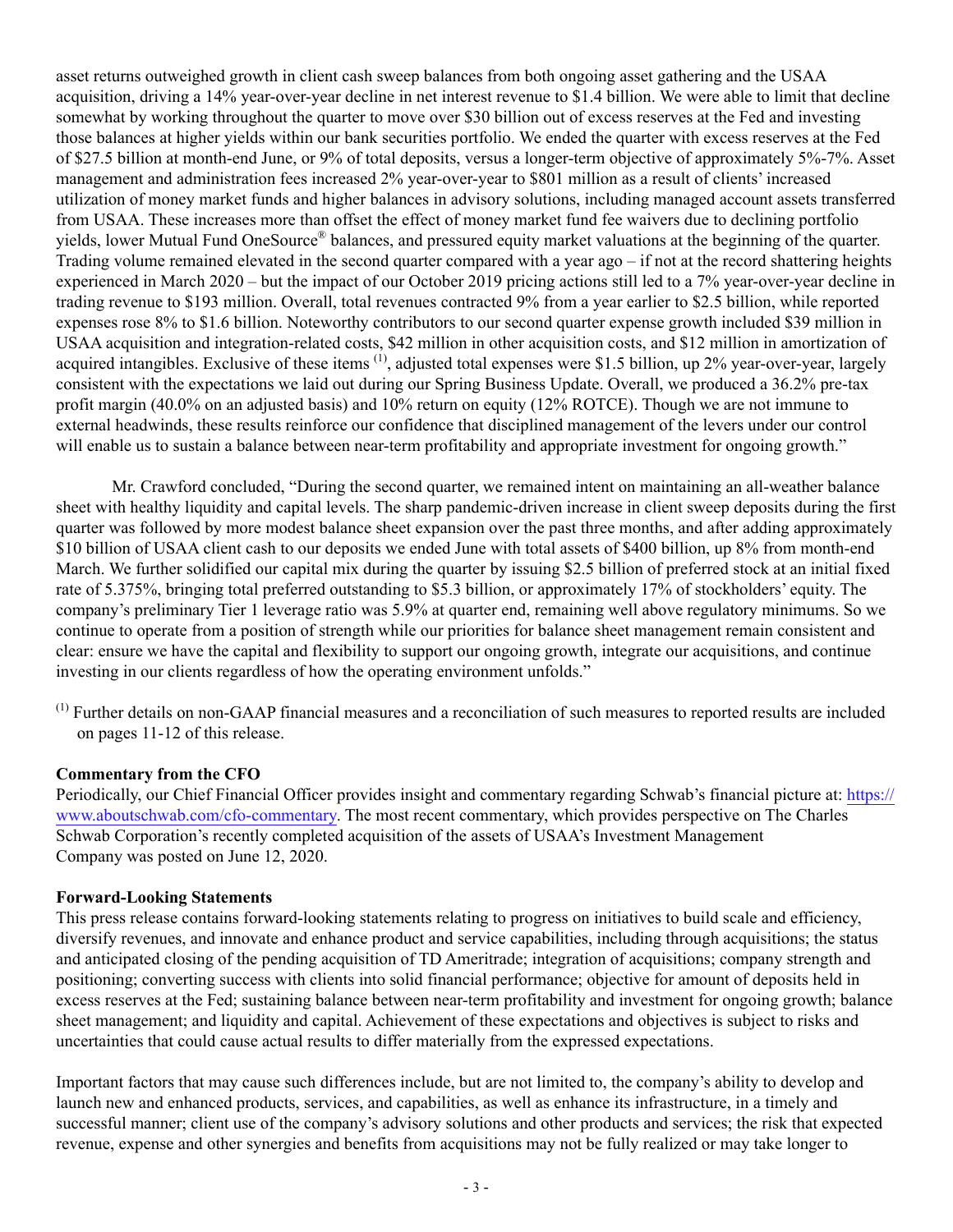realize than expected; failure of the parties to satisfy the closing conditions in the agreement for the pending TD Ameritrade acquisition in a timely manner or at all, including regulatory approvals, and the implementation of integration plans; disruptions to the parties' businesses as a result of the announcement and pendency of the TD Ameritrade acquisition; the scope and duration of the Covid-19 pandemic and actions taken by governmental authorities to contain the spread of the virus and the economic impact; general market conditions, including equity valuations, trading activity, the level of interest rates which can impact money market fund fee waivers, and credit spreads; the company's ability to attract and retain clients and registered investment advisors and grow those relationships and client assets; competitive pressures on pricing, including deposit rates; client sensitivity to rates; level of client assets, including cash balances; client cash sorting; capital and liquidity needs and management; the company's ability to manage expenses; timing and ability to invest amounts held in excess reserves at the Fed into higher yielding investments in the company's bank securities portfolio; and other factors set forth in the company's most recent reports on Form 10-K and Form 10-Q.

#### **About Charles Schwab**

The Charles Schwab Corporation (NYSE: SCHW) is a leading provider of financial services, with more than 360 offices and 14.1 million active brokerage accounts, 1.7 million corporate retirement plan participants, 1.5 million banking accounts, and \$4.11 trillion in client assets as of June 30, 2020. Through its operating subsidiaries, the company provides a full range of wealth management, securities brokerage, banking, asset management, custody, and financial advisory services to individual investors and independent investment advisors. Its broker-dealer subsidiary, Charles Schwab & Co., Inc. (member SIPC, https://www.sipc.org), and affiliates offer a complete range of investment services and products including an extensive selection of mutual funds; financial planning and investment advice; retirement plan and equity compensation plan services; referrals to independent, fee-based investment advisors; and custodial, operational and trading support for independent, fee-based investment advisors through Schwab Advisor Services. Its banking subsidiary, Charles Schwab Bank (member FDIC and an Equal Housing Lender), provides banking and lending services and products. More information is available at https://www.schwab.com and https://www.aboutschwab.com.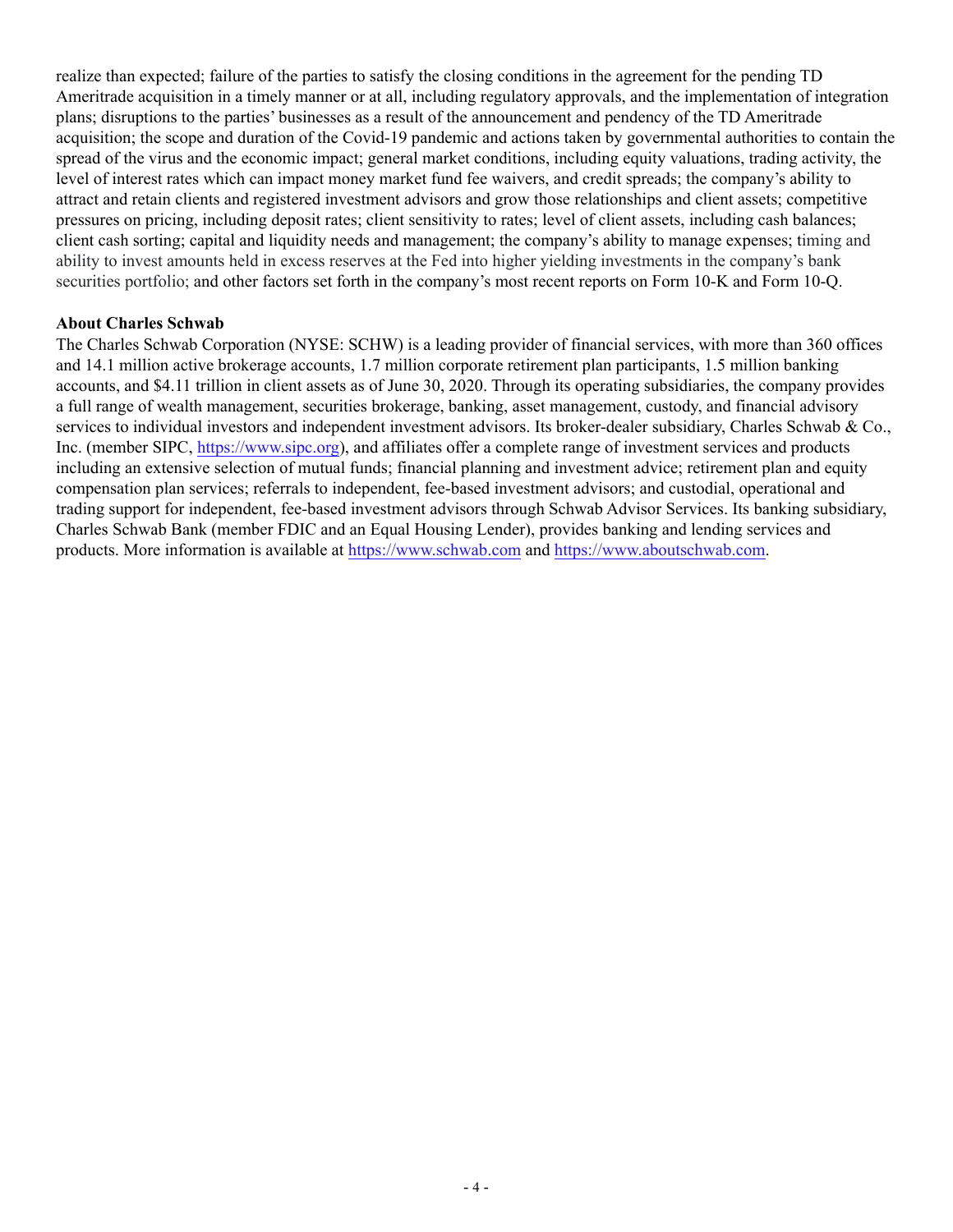### **Consolidated Statements of Income**

(In millions, except per share amounts)

(Unaudited)

|                                                    |              | June $30$ . | Three Months Ended    |              | Six Months Ended | June $30$ .        |       |
|----------------------------------------------------|--------------|-------------|-----------------------|--------------|------------------|--------------------|-------|
|                                                    |              | 2020        | 2019                  |              | 2020             |                    | 2019  |
| <b>Net Revenues</b>                                |              |             |                       |              |                  |                    |       |
| Interest revenue                                   | $\mathbb{S}$ | 1,486       | $\mathbb{S}$<br>1,927 | $\mathbf{s}$ | 3,194            | $\mathbf{\hat{s}}$ | 3,925 |
| Interest expense                                   |              | (97)        | (318)                 |              | (233)            |                    | (635) |
| Net interest revenue                               |              | 1,389       | 1,609                 |              | 2,961            |                    | 3,290 |
| Asset management and administration fees           |              | 801         | 786                   |              | 1,628            |                    | 1,541 |
| Trading revenue <sup>(1)</sup>                     |              | 193         | 207                   |              | 381              |                    | 424   |
| Other <sup>(1)</sup>                               |              | 67          | 79                    |              | 97               |                    | 149   |
| Total net revenues                                 |              | 2,450       | 2,681                 |              | 5,067            |                    | 5,404 |
| <b>Expenses Excluding Interest</b>                 |              |             |                       |              |                  |                    |       |
| Compensation and benefits                          |              | 819         | 807                   |              | 1,716            |                    | 1,657 |
| Professional services                              |              | 198         | 178                   |              | 380              |                    | 348   |
| Occupancy and equipment                            |              | 152         | 133                   |              | 294              |                    | 264   |
| Advertising and market development                 |              | 70          | 77                    |              | 137              |                    | 146   |
| Communications                                     |              | 78          | 62                    |              | 153              |                    | 124   |
| Depreciation and amortization                      |              | 109         | 84                    |              | 205              |                    | 167   |
| Regulatory fees and assessments                    |              | 36          | 30                    |              | 70               |                    | 62    |
| Other                                              |              | 100         | 74                    |              | 177              |                    | 136   |
| Total expenses excluding interest                  |              | 1,562       | 1,445                 |              | 3,132            |                    | 2,904 |
| Income before taxes on income                      |              | 888         | 1,236                 |              | 1,935            |                    | 2,500 |
| Taxes on income                                    |              | 217         | 299                   |              | 469              |                    | 599   |
| <b>Net Income</b>                                  |              | 671         | 937                   |              | 1,466            |                    | 1,901 |
| Preferred stock dividends and other                |              | 50          | 50                    |              | 88               |                    | 89    |
| <b>Net Income Available to Common Stockholders</b> | \$           | 621         | \$<br>887             | $\$$         | 1,378            | \$                 | 1,812 |
| <b>Weighted-Average Common Shares Outstanding:</b> |              |             |                       |              |                  |                    |       |
| Basic                                              |              | 1,288       | 1,328                 |              | 1,287            |                    | 1,331 |
| Diluted                                            |              | 1,294       | 1,337                 |              | 1,294            |                    | 1,340 |
| <b>Earnings Per Common Shares Outstanding:</b>     |              |             |                       |              |                  |                    |       |
| <b>Basic</b>                                       | \$           | .48         | \$<br>.67             | \$           | 1.07             | $\mathbb{S}$       | 1.36  |
| Diluted                                            | \$           | .48         | \$<br>.66             | \$           | 1.07             | $\mathbf S$        | 1.35  |

 $\overline{^{(1)}$  Beginning in the first quarter of 2020, order flow revenue was reclassified from other revenue to trading revenue. Prior periods have been reclassified to reflect this change.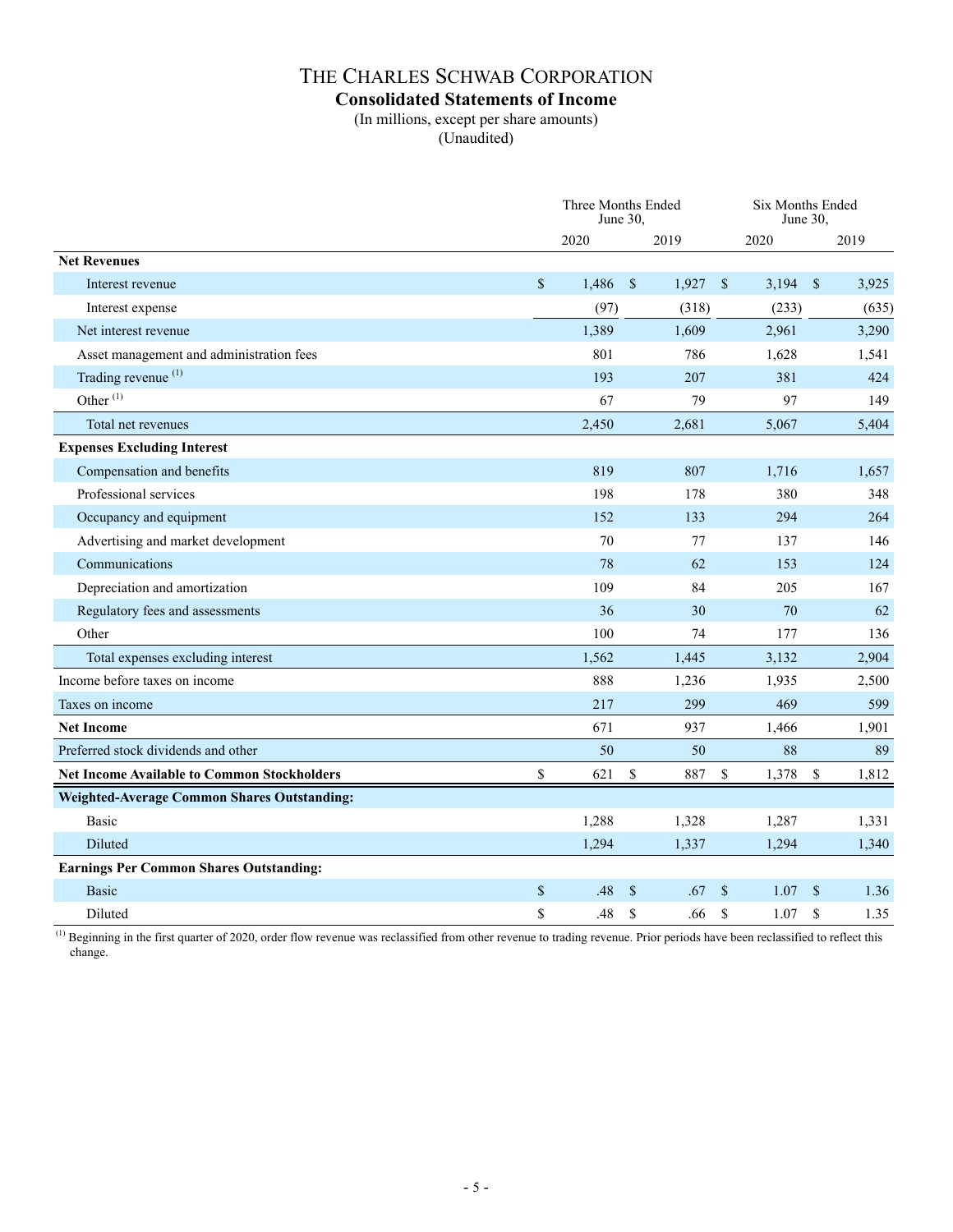## THE CHARLES SCHWAB CORPORATION **Financial and Operating Highlights**

(Unaudited)

|                                                                                                      | $Q2-20%$ change |                                 |                      | 2020               |                      | 2019                |              |         |
|------------------------------------------------------------------------------------------------------|-----------------|---------------------------------|----------------------|--------------------|----------------------|---------------------|--------------|---------|
|                                                                                                      | VS.             | VS.                             | Second               | First              | Fourth               | Third               |              | Second  |
| (In millions, except per share amounts and as noted)                                                 | $Q2-19$         | $Q1-20$                         | Quarter              | Quarter            | Quarter              | Quarter             |              | Quarter |
| <b>Net Revenues</b>                                                                                  |                 |                                 |                      |                    |                      |                     |              |         |
| Net interest revenue                                                                                 | (14)%           | $(12)\%$                        | \$1,389              | \$1,572            | \$1,595              | \$1,631             |              | \$1,609 |
| Asset management and administration fees                                                             | 2%              | $(3)\%$                         | 801                  | 827                | 845                  | 825                 |              | 786     |
| Trading revenue <sup>(1)</sup>                                                                       | (7)%            | 3%                              | 193                  | 188                | 122                  | 206                 |              | 207     |
| Other $(1)$                                                                                          | (15)%           | 123%                            | 67                   | 30                 | 44                   | 49                  |              | 79      |
| Total net revenues                                                                                   | (9)%            | $(6)\%$                         | 2,450                | 2,617              | 2,606                | 2,711               |              | 2,681   |
| <b>Expenses Excluding Interest</b>                                                                   |                 |                                 |                      |                    |                      |                     |              |         |
| Compensation and benefits                                                                            | $1\%$           | (9)%                            | 819                  | 897                | 806                  | 857                 |              | 807     |
| Professional services                                                                                | 11%             | 9%                              | 198                  | 182                | 186                  | 168                 |              | 178     |
| Occupancy and equipment                                                                              | 14%             | 7%                              | 152                  | 142                | 151                  | 144                 |              | 133     |
| Advertising and market development                                                                   | (9)%            | 4%                              | 70                   | 67                 | 90                   | 71                  |              | 77      |
| Communications                                                                                       | 26%             | 4%                              | 78                   | 75                 | 66                   | 63                  |              | 62      |
| Depreciation and amortization                                                                        | 30%             | 14%                             | 109                  | 96                 | 94                   | 88                  |              | 84      |
| Regulatory fees and assessments                                                                      | 20%             | 6%                              | 36                   | 34                 | 30                   | 30                  |              | 30      |
| Other                                                                                                | 35%             | 30%                             | 100                  | 77                 | 71                   | 54                  |              | 74      |
| Total expenses excluding interest                                                                    | 8%              | (1)%                            | 1,562                | 1,570              | 1,494                | 1,475               |              | 1,445   |
| Income before taxes on income                                                                        | (28)%           | $(15)\%$                        | 888                  | 1,047              | 1,112                | 1,236               |              | 1,236   |
| Taxes on income                                                                                      | (27)%           | (14)%                           | 217                  | 252                | 260                  | 285                 |              | 299     |
| <b>Net Income</b>                                                                                    | (28)%           | $(16)\%$                        | \$<br>671            | \$<br>795          | $\mathbb{S}$<br>852  | \$<br>951           | \$           | 937     |
| Preferred stock dividends and other                                                                  |                 | 32%                             | 50                   | 38                 | 51                   | 38                  |              | 50      |
| <b>Net Income Available to Common Stockholders</b>                                                   | (30)%           | (18)%                           | \$<br>621            | \$<br>757          | \$<br>801            | \$<br>913           | \$           | 887     |
| Earnings per common share:                                                                           |                 |                                 |                      |                    |                      |                     |              |         |
| Basic                                                                                                | (28)%           | (19)%                           | \$<br>.48            | \$<br>.59          | \$<br>.62            | \$<br>.70           | \$           | .67     |
| Diluted                                                                                              | (27)%           | (17)%                           | $\mathbb{S}$<br>.48  | $\mathbb S$<br>.58 | $\mathbb{S}$<br>.62  | $\mathbb{S}$<br>.70 | $\mathbb{S}$ | .66     |
| Dividends declared per common share                                                                  | 6%              | $\hspace{0.1mm}-\hspace{0.1mm}$ | \$<br>.18            | \$<br>.18          | \$<br>.17            | \$<br>.17           | \$           | .17     |
| Weighted-average common shares outstanding:                                                          |                 |                                 |                      |                    |                      |                     |              |         |
| <b>Basic</b>                                                                                         | (3)%            |                                 | 1,288                | 1,287              | 1,284                | 1,300               |              | 1,328   |
| Diluted                                                                                              | $(3)\%$         |                                 | 1,294                | 1,294              | 1,293                | 1,308               |              | 1,337   |
| <b>Performance Measures</b>                                                                          |                 |                                 |                      |                    |                      |                     |              |         |
| Pre-tax profit margin                                                                                |                 |                                 | 36.2%                | 40.0%              | 42.7%                | 45.6%               |              | 46.1%   |
| Return on average common stockholders' equity (annualized) <sup>(2)</sup>                            |                 |                                 | 10%                  | 14%                | 17%                  | 20%                 |              | 19%     |
| Financial Condition (at quarter end, in billions)                                                    |                 |                                 |                      |                    |                      |                     |              |         |
| Cash and cash equivalents                                                                            | 39%             | (51)%                           | 33.6<br>\$           | \$<br>68.5         | \$<br>29.3           | \$<br>20.3          | \$           | 24.2    |
| Cash and investments segregated                                                                      | 135%            | $(3)\%$                         | 33.2                 | 34.3               | 20.5                 | 16.2                |              | 14.1    |
| Receivables from brokerage clients - net                                                             |                 | 13%                             | 21.4                 | 19.0               | 21.8                 | 21.1                |              | 21.4    |
| Available for sale securities <sup>(3)</sup>                                                         | N/M             | 27%                             | 281.2                | 221.2              | 61.4                 | 56.5                |              | 54.6    |
| Held to maturity securities $(3)$                                                                    | (100)%          | $\qquad \qquad$                 |                      |                    | 134.7                | 140.2               |              | 138.3   |
| Bank loans — net                                                                                     | 26%             | $7\%$                           | 20.9                 | 19.5               | 18.2                 | 16.9                |              | 16.6    |
| Total assets                                                                                         | 45%             | 8%                              | 400.5                | 370.8              | 294.0                | 279.0               |              | 276.3   |
| Bank deposits                                                                                        | 45%             | $9\%$                           | 301.6                | 277.5              | 220.1                | 209.3               |              | 208.4   |
| Payables to brokerage clients                                                                        | 62%             | 2%                              | 50.1                 | 49.3               | 39.2                 | 35.6                |              | 31.0    |
| Long-term debt                                                                                       | 15%             | —                               | 8.5                  | 8.5                | 7.4                  | 7.4                 |              | 7.4     |
| Stockholders' equity                                                                                 | 45%             | 17%                             | 30.8                 | 26.3               | 21.7                 | 21.4                |              | 21.3    |
| Other                                                                                                |                 |                                 |                      |                    |                      |                     |              |         |
| Full-time equivalent employees (at quarter end, in thousands)                                        | 6%              | 8%                              | 21.8                 | 20.2               | 19.7                 | 19.8                |              | 20.5    |
| Capital expenditures — purchases of equipment, office facilities, and<br>property, net (in millions) | $(2)\%$         | (32)%                           | \$<br>169            | 250<br>\$          | <sup>\$</sup><br>209 | 190<br>\$           | \$           | 173     |
| Expenses excluding interest as a percentage of average client assets<br>(annualized)                 |                 |                                 | 0.16%                | 0.16%              | 0.15%                | 0.16%               |              | 0.16%   |
| Clients' Daily Average Trades (DATs) (in thousands)                                                  | 126%            | $5\%$                           | 1,619                | 1,540              | 785                  | 718                 |              | 716     |
| Number of Trading Days                                                                               |                 | 2%                              | 63.0                 | 62.0               | 63.0                 | 63.5                |              | 63.0    |
| Revenue Per Trade <sup>(4)</sup>                                                                     | (59)%           | (4)%                            | $\mathbb{S}$<br>1.89 | \$ 1.97            | $\mathbb{S}$<br>2.47 | \$4.52              | $\mathbb{S}$ | 4.59    |

 $^{(1)}$  Beginning in the first quarter of 2020, order flow revenue was reclassified from other revenue to trading revenue. Prior periods have been reclassified to reflect this change.

(2) Return on average common stockholders' equity is calculated using net income available to common stockholders divided by average common stockholders' equity.

(3) On January 1, 2020, the Company transferred all of its investment securities designated as held to maturity to the available for sale category, as described in Part II – Item 8 – Note 25 of our 2019

Annual Report on Form 10-K.<br><sup>(4)</sup> Revenue per trade is calculated as trading revenue divided by DATs multiplied by the number of trading days.

N/M Not meaningful.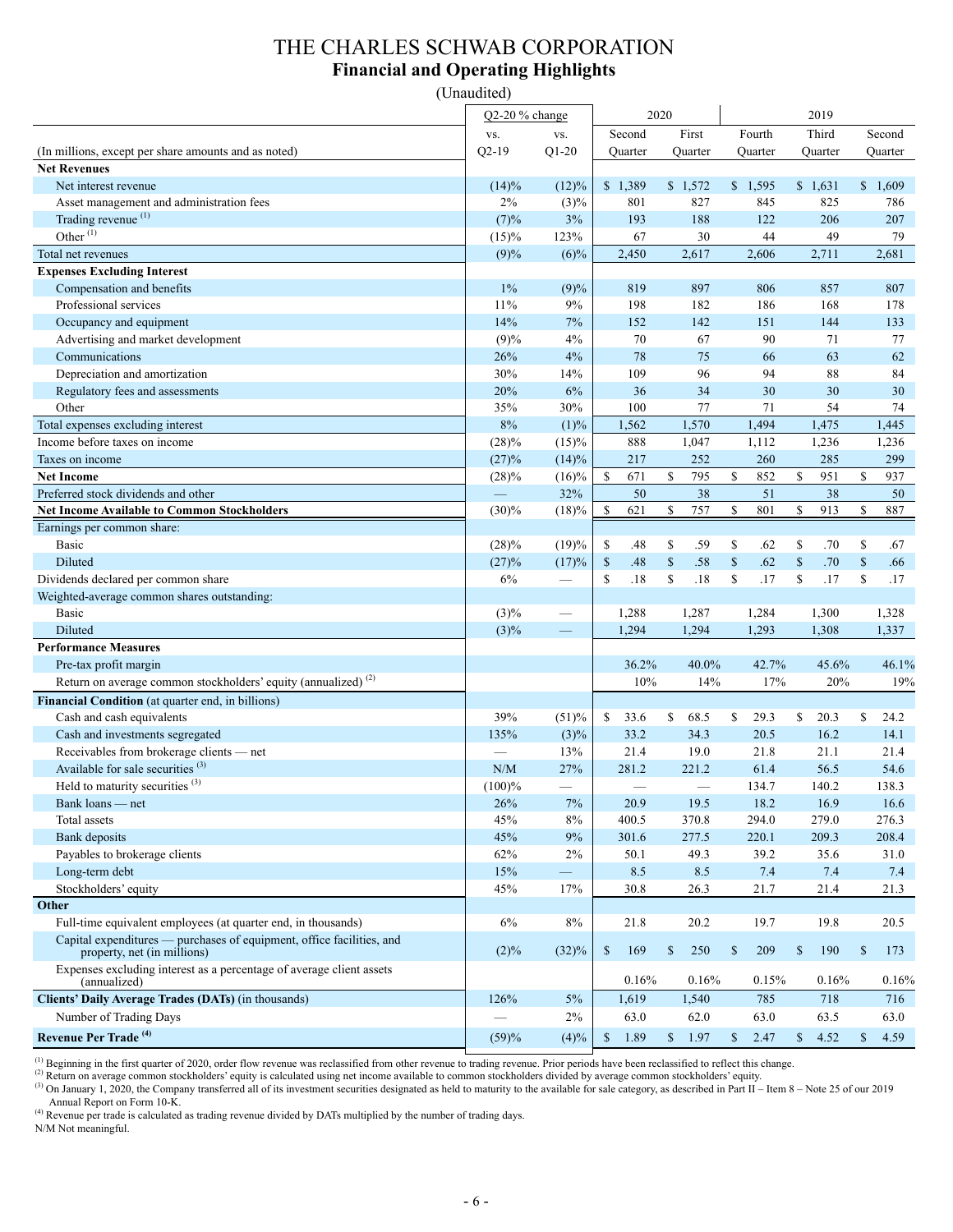**Net Interest Revenue Information**

(In millions) (Unaudited)

|                                            |                    |              |                                 |                           | <b>Six Months Ended</b><br>June 30, |               |                                           |                           |                    |               |                                 |                           |                    |               |                                  |                           |
|--------------------------------------------|--------------------|--------------|---------------------------------|---------------------------|-------------------------------------|---------------|-------------------------------------------|---------------------------|--------------------|---------------|---------------------------------|---------------------------|--------------------|---------------|----------------------------------|---------------------------|
|                                            |                    |              | 2020                            |                           |                                     |               | 2019                                      |                           |                    |               | 2020                            |                           |                    |               | 2019                             |                           |
|                                            | Average<br>Balance |              | Interest<br>Revenue/<br>Expense | Average<br>Yield/<br>Rate | Average<br>Balance                  |               | Interest<br>Revenue/<br>Expense           | Average<br>Yield/<br>Rate | Average<br>Balance |               | Interest<br>Revenue/<br>Expense | Average<br>Yield/<br>Rate | Average<br>Balance |               | Interest<br>Revenue/<br>Expense  | Average<br>Yield/<br>Rate |
| <b>Interest-earning assets</b>             |                    |              |                                 |                           |                                     |               |                                           |                           |                    |               |                                 |                           |                    |               |                                  |                           |
| Cash and cash equivalents                  | \$56,553           | - \$         | 19                              | 0.13%                     | $$26,146$ \, \$                     |               | 158                                       | 2.39%                     | \$44,343           | $\mathbf{s}$  | 104                             | 0.46%                     | \$25,568           | $\mathbf{s}$  | 309                              | 2.41%                     |
| Cash and investments segregated            | 33,521             |              | 27                              | 0.32%                     | 14,588                              |               | 89                                        | 2.41%                     | 28,619             |               | 114                             | 0.79%                     | 14,075             |               | 172                              | 2.43%                     |
| Broker-related receivables <sup>(1)</sup>  | 429                |              | $\qquad \qquad -$               | $0.30\%$                  | 199                                 |               | $\qquad \qquad \overline{\qquad \qquad }$ | 1.38%                     | 580                |               | 2                               | 0.96%                     | 228                |               | $\overline{2}$                   | 2.15%                     |
| Receivables from brokerage clients         | 17,915             |              | 111                             | 2.44%                     | 19,423                              |               | 217                                       | 4.42%                     | 18,533             |               | 279                             | 2.97%                     | 19,199             |               | 431                              | 4.46%                     |
| Available for sale securities $(2,3)$      | 234,346            |              | 1,146                           | 1.95%                     | 56,020                              |               | 386                                       | 2.74%                     | 216,045            |               | 2,331                           | 2.15%                     | 61,407             |               | 837                              | 2.72%                     |
| Held to maturity securities <sup>(3)</sup> |                    |              |                                 |                           | 132,738                             |               | 899                                       | 2.70%                     |                    |               |                                 | $\overline{\phantom{0}}$  | 132,583            |               | 1,815                            | 2.73%                     |
| <b>Bank</b> loans                          | 20,163             |              | 133                             | 2.63%                     | 16,560                              |               | 148                                       | 3.58%                     | 19,530             |               | 277                             | 2.84%                     | 16,569             |               | 297                              | 3.59%                     |
| Total interest-earning assets              | 362,927            |              | 1,436                           | 1.58%                     | 265,674                             |               | 1,897                                     | 2.84%                     | 327,650            |               | 3,107                           | 1.89%                     | 269,629            |               | 3,863                            | 2.86%                     |
| Other interest revenue                     |                    |              | 50                              |                           |                                     |               | 30                                        |                           |                    |               | 87                              |                           |                    |               | 62                               |                           |
| Total interest-earning assets              | \$362,927          | -\$          | 1,486                           | 1.63%                     | \$265,674                           |               | 1,927                                     | 2.88%                     | \$327,650          | <sup>\$</sup> | 3,194                           | 1.94%                     | \$269,629          |               | 3,925                            | 2.90%                     |
| <b>Funding sources</b>                     |                    |              |                                 |                           |                                     |               |                                           |                           |                    |               |                                 |                           |                    |               |                                  |                           |
| Bank deposits                              | $$288,990$ \ \$    |              | 12                              | 0.02%                     | \$210,811                           | <sup>S</sup>  | 224                                       | 0.43%                     | \$258,256          | -S            | 69                              | 0.05%                     | $$215,374$ \ \$    |               | 450                              | 0.42%                     |
| Payables to brokerage clients              | 37,500             |              | $\mathbf{1}$                    | 0.01%                     | 23,034                              |               | 24                                        | 0.42%                     | 33,894             |               | 9                               | 0.05%                     | 22,611             |               | 47                               | 0.42%                     |
| Short-term borrowings $^{(1)}$             | 39                 |              |                                 | 0.24%                     | 3                                   |               |                                           | 2.68%                     | 21                 |               | $\overline{\phantom{m}}$        | 0.31%                     | 17                 |               | $\overbrace{\phantom{12322111}}$ | 2.50%                     |
| Long-term debt                             | 8,524              |              | 77                              | 3.60%                     | 7,090                               |               | 63                                        | 3.58%                     | 8,025              |               | 143                             | 3.57%                     | 6,968              |               | 125                              | 3.60%                     |
| Total interest-bearing liabilities         | 335,053            |              | 90                              | 0.11%                     | 240,938                             |               | 311                                       | 0.52%                     | 300,196            |               | 221                             | 0.15%                     | 244,970            |               | 622                              | 0.51%                     |
| Non-interest-bearing funding sources       | 27,874             |              |                                 |                           | 24,736                              |               |                                           |                           | 27,454             |               |                                 |                           | 24,659             |               |                                  |                           |
| Other interest expense                     |                    |              | $\tau$                          |                           |                                     |               | $\tau$                                    |                           |                    |               | 12                              |                           |                    |               | 13                               |                           |
| <b>Total funding sources</b>               | \$362,927          | $\mathbf{s}$ | 97                              | 0.10%                     | \$265,674                           | <sup>\$</sup> | 318                                       | 0.48%                     | \$327,650          | $\mathcal{S}$ | 233                             | 0.14%                     | \$269,629          | <sup>\$</sup> | 635                              | 0.47%                     |
| Net interest revenue                       |                    | S            | 1,389                           | $1.53\%$                  |                                     | \$            | 1,609                                     | 2.40%                     |                    | \$            | 2,961                           | 1.80%                     |                    | S.            | 3,290                            | 2.43%                     |

 $<sup>(1)</sup>$  Interest revenue or expense was less than \$500,000 in the period or periods presented.</sup>

 $^{(2)}$  Amounts have been calculated based on amortized cost.

(3) On January 1, 2020, the Company transferred all of its investment securities designated as held to maturity to the available for sale category, as described in Part II – Item 8 – Note 25 of our 2019 Annual Report on Form 10-K.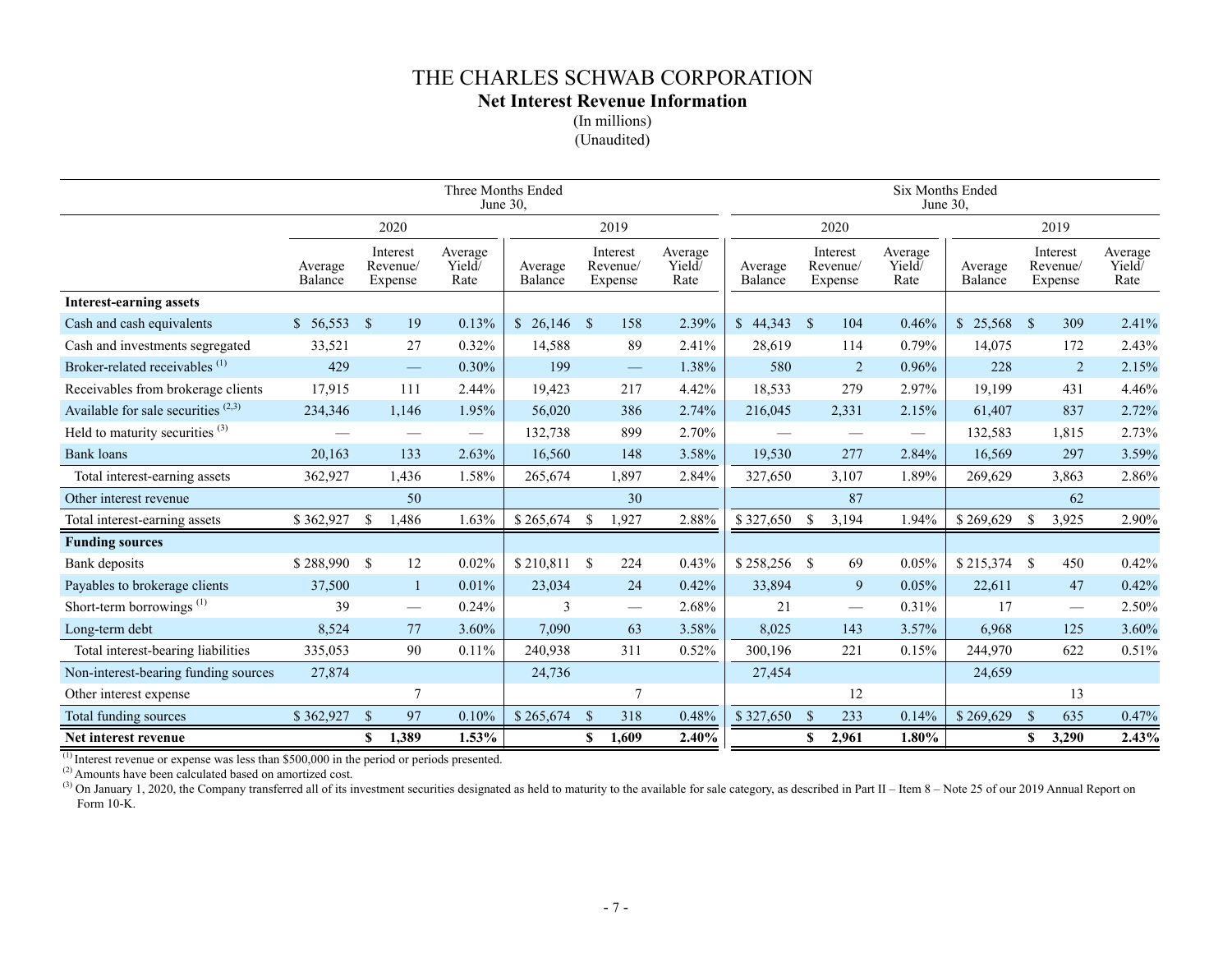## THE CHARLES SCHWAB CORPORATION **Asset Management and Administration Fees Information** (In millions)

(Unaudited)

|                                                                            | Three Months Ended<br>Six Months Ended<br>June 30,<br>June $30$ , |                 |                |                             |                               |                |                             |                      |                                         |                             |                               |                |
|----------------------------------------------------------------------------|-------------------------------------------------------------------|-----------------|----------------|-----------------------------|-------------------------------|----------------|-----------------------------|----------------------|-----------------------------------------|-----------------------------|-------------------------------|----------------|
|                                                                            |                                                                   | 2020            |                |                             | 2019                          |                |                             | 2020                 |                                         |                             | 2019                          |                |
|                                                                            | Average<br>Client<br>Assets                                       | Revenue         | Average<br>Fee | Average<br>Client<br>Assets | Revenue                       | Average<br>Fee | Average<br>Client<br>Assets | Revenue              | Average<br>Fee                          | Average<br>Client<br>Assets | Revenue                       | Average<br>Fee |
| Schwab money market funds before fee waivers                               | \$213,037                                                         | 164<br>-S       | 0.31%          | $\mathbb{S}$<br>161,998     | 123<br>-S                     | 0.30%          | $\mathbb{S}$<br>208,405     | <sup>\$</sup><br>316 | 0.30%                                   | 160,133<br>\$               | 245<br><sup>\$</sup>          | 0.31%          |
| Fee waivers                                                                |                                                                   | (15)            |                |                             | $\overbrace{\phantom{12332}}$ |                |                             | (15)                 |                                         |                             |                               |                |
| Schwab money market funds                                                  | 213,037                                                           | 149             | 0.28%          | 161,998                     | 123                           | 0.30%          | 208,405                     | 301                  | 0.29%                                   | 160,133                     | 245                           | 0.31%          |
| Schwab equity and bond funds, ETFs, and<br>collective trust funds (CTFs)   | 274,570                                                           | 68              | 0.10%          | 261,773                     | 74                            | $0.11\%$       | 282,689                     | 144                  | 0.10%                                   | 253,048                     | 144                           | 0.11%          |
| Mutual Fund OneSource <sup>®</sup> and other non-<br>transaction fee funds | 175,067                                                           | 135             | 0.31%          | 192,227                     | 152                           | $0.32\%$       | 181,825                     | 282                  | 0.31%                                   | 189,725                     | 299                           | 0.32%          |
| Other third-party mutual funds and ETFs <sup>(1)</sup>                     | 416,242                                                           | 73              | $0.07\%$       | 471,638                     | 79                            | $0.07\%$       | 434,100                     | 150                  | $0.07\%$                                | 462,050                     | 154                           | 0.07%          |
| Total mutual funds, ETFs, and CTFs <sup>(2)</sup>                          | \$1,078,916                                                       | 425             | 0.16%          | \$1,087,636                 | 428                           | 0.16%          | \$1,107,019                 | 877                  | 0.16%                                   | \$1,064,956                 | 842                           | 0.16%          |
| Advice solutions <sup>(2)</sup>                                            |                                                                   |                 |                |                             |                               |                |                             |                      |                                         |                             |                               |                |
| Fee-based                                                                  | 260,653                                                           | 314             | 0.48%          | 243,050<br><sup>S</sup>     | 295                           | 0.49%          | \$261,954                   | 626                  | 0.48%                                   | \$236,722                   | 573                           | 0.49%          |
| Non-fee-based                                                              | 69,234                                                            | $\qquad \qquad$ |                | 69,274                      | $\hspace{0.05cm}$             |                | 70,232                      | $\hspace{0.05cm}$    | $\hspace{1.0cm} \overline{\phantom{0}}$ | 68,015                      | $\overbrace{\phantom{12332}}$ |                |
| Total advice solutions                                                     | \$329,887                                                         | 314             | 0.38%          | $\mathbb{S}$<br>312,324     | 295                           | 0.38%          | \$332,186                   | 626                  | 0.38%                                   | \$304,737                   | 573                           | 0.38%          |
| Other balance-based fees <sup>(3)</sup>                                    | 407,796                                                           | 45              | $0.04\%$       | 408,929                     | 54                            | 0.05%          | 420,321                     | 99                   | 0.05%                                   | 400,560                     | 106                           | 0.05%          |
| Other <sup>(4)</sup>                                                       |                                                                   | 17              |                |                             | 9                             |                |                             | 26                   |                                         |                             | 20                            |                |
| Total asset management and administration fees                             |                                                                   | 801<br>\$       |                |                             | 786<br>\$                     |                |                             | 1,628<br>\$          |                                         |                             | \$1,541                       |                |

<sup>(1)</sup> Beginning in the fourth quarter of 2019, Schwab ETF OneSource<sup>TM</sup> was discontinued as a result of the elimination of online trading commissions for U.S. and Canadian-listed ETFs.

(2) Advice solutions include managed portfolios, specialized strategies, and customized investment advice such as Schwab Private Client<sup>TM</sup>, Schwab Managed Portfolios<sup>TM</sup>, Managed Account Select®, Schwab Advisor Network®, Windhaven® Strategies, ThomasPartners® Strategies, Schwab Index Advantage® advised retirement plan balances, Schwab Intelligent Portfolios®, Institutional Intelligent Portfolios®, and Schwab Intelligent Portfolios Premium $<sup>TM</sup>$ ; as well as legacy non-fee advice solutions including Schwab Advisor Source and certain retirement plan balances. Average client assets for advice solutions may also include the asset balances contained i</sup> mutual fund and/or ETF categories listed above. For the total end of period view, please see the Monthly Activity Report.

(3) Includes various asset-related fees, such as trust fees, 401(k) recordkeeping fees, and mutual fund clearing fees and other service fees.

(4) Includes miscellaneous service and transaction fees relating to mutual funds and ETFs that are not balance-based.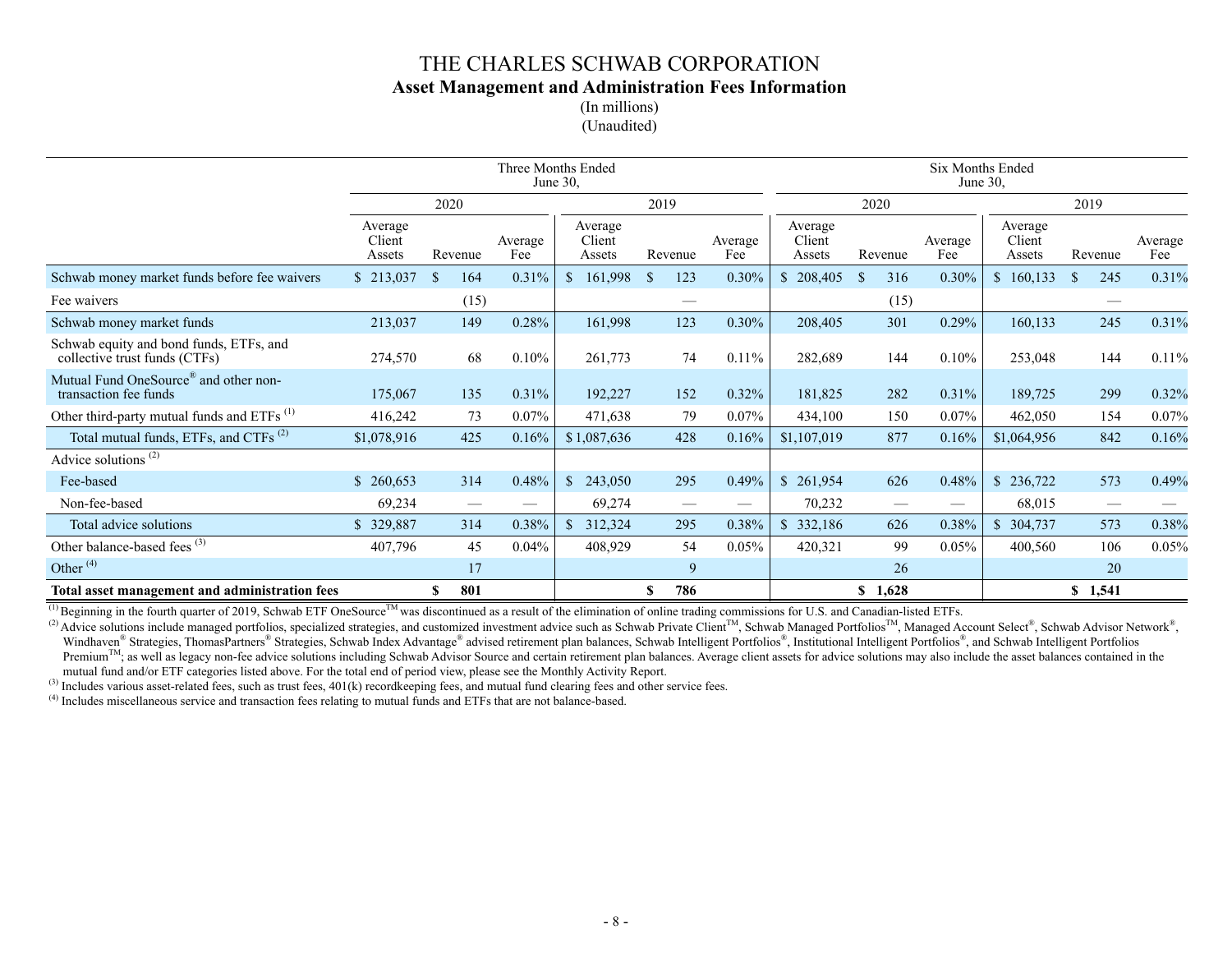## THE CHARLES SCHWAB CORPORATION **Growth in Client Assets and Accounts**

(Unaudited)

|                                                                                              | Q2-20 % Change |          | 2020       |                      |                      | 2019                 |                      |
|----------------------------------------------------------------------------------------------|----------------|----------|------------|----------------------|----------------------|----------------------|----------------------|
|                                                                                              | VS.            | VS.      | Second     | First                | Fourth               | Third                | Second               |
| (In billions, at quarter end, except as noted)                                               | $Q2-19$        | $Q1-20$  | Quarter    | Quarter              | Quarter              | Quarter              | Quarter              |
| <b>Assets in client accounts</b>                                                             |                |          |            |                      |                      |                      |                      |
| Schwab One <sup>®</sup> , certain cash equivalents and bank deposits                         | 47%            | 8%       | \$349.2    | \$324.4              | \$256.7              | \$242.9              | \$237.3              |
| Proprietary mutual funds (Schwab Funds <sup>®</sup> and Laudus Funds <sup>®</sup> ) and CTFs |                |          |            |                      |                      |                      |                      |
| Money market funds <sup>(1)</sup>                                                            | 26%            | 4%       | 211.6      | 203.7                | 200.8                | 187.0                | 168.1                |
| Equity and bond funds and CTFs <sup>(2)</sup>                                                | 6%             | 18%      | 117.0      | 99.1                 | 122.5                | 112.4                | 110.9                |
| Total proprietary mutual funds and CTFs                                                      | 18%            | 9%       | 328.6      | 302.8                | 323.3                | 299.4                | 279.0                |
| Mutual Fund Marketplace <sup>® (3)</sup>                                                     |                |          |            |                      |                      |                      |                      |
| Mutual Fund OneSource® and other non-transaction fee funds                                   | $(2)\%$        | 19%      | 193.0      | 161.6                | 202.1                | 194.7                | 197.8                |
| Mutual fund clearing services                                                                | 13%            | 20%      | 217.3      | 180.8                | 217.4                | 197.2                | 192.9                |
| Other third-party mutual funds                                                               | 4%             | $18\%$   | 796.5      | 676.2                | 824.5                | 776.8                | 767.3                |
| Total Mutual Fund Marketplace                                                                | 4%             | 18%      | 1,206.8    | 1,018.6              | 1,244.0              | 1,168.7              | 1,158.0              |
| Total mutual fund assets                                                                     | 7%             | 16%      | 1,535.4    | 1,321.4              | 1,567.3              | 1,468.1              | 1,437.0              |
| Exchange-traded funds (ETFs)                                                                 |                |          |            |                      |                      |                      |                      |
| Proprietary ETFs <sup>(2)</sup>                                                              | 9%             | 15%      | 156.3      | 136.5                | 163.8                | 150.8                | 143.6                |
| Schwab ETF OneSource <sup>TM (3,4)</sup>                                                     | N/M            | N/M      |            |                      |                      | 94.1                 | 88.1                 |
| Other third-party ETFs <sup>(4)</sup>                                                        | 48%            | 22%      | 468.0      | 382.5                | 457.0                | 321.6                | 315.7                |
| <b>Total ETF</b> assets                                                                      | 14%            | 20%      | 624.3      | 519.0                | 620.8                | 566.5                | 547.4                |
| Equity and other securities                                                                  | 12%            | 26%      | 1,305.8    | 1,035.5              | 1,286.4              | 1,178.0              | 1,168.3              |
| Fixed income securities                                                                      | (5)%           |          | 314.8      | 313.8                | 327.1                | 332.3                | 332.1                |
| Margin loans outstanding                                                                     | $(2)\%$        | 13%      | (19.4)     | (17.2)               | (19.5)               | (19.4)               | (19.7)               |
| <b>Total client assets</b>                                                                   | 11%            | 18%      | \$4,110.1  | \$3,496.9            | \$4,038.8            | \$3,768.4            | \$3,702.4            |
| <b>Client assets by business</b>                                                             |                |          |            |                      |                      |                      |                      |
| <b>Investor Services</b>                                                                     | 14%            | 20%      | \$2,223.5  | \$1,846.8            | \$2,131.0            | \$1,978.7            | \$1,946.5            |
| <b>Advisor Services</b>                                                                      | 7%             | 14%      | 1,886.6    | 1,650.1              | 1,907.8              | 1,789.7              | 1,755.9              |
| <b>Total client assets</b>                                                                   | 11%            | 18%      | \$4,110.1  | \$3,496.9            | \$4,038.8            | \$3,768.4            | \$3,702.4            |
| Net growth in assets in client accounts (for the quarter ended)                              |                |          |            |                      |                      |                      |                      |
| Net new assets by business                                                                   |                |          |            |                      |                      |                      |                      |
| Investor Services <sup>(5)</sup>                                                             | N/M            | N/M      | \$113.0    | $\mathbb{S}$<br>35.3 | $\mathbb{S}$<br>43.1 | $\mathbb{S}$<br>25.4 | $\mathbb{S}$<br>17.9 |
| <b>Advisor Services</b>                                                                      | 26%            | $(36)\%$ | 24.4       | 37.9                 | 34.2                 | 31.2                 | 19.3                 |
| <b>Total net new assets</b>                                                                  | N/M            | 88%      | \$137.4    | 73.2<br>$\mathbf{s}$ | $\mathbf{s}$<br>77.3 | $\mathbb S$<br>56.6  | $\mathbf{s}$<br>37.2 |
| Net market gains (losses)                                                                    | N/M            | N/M      | 475.8      | (615.1)              | 193.1                | 9.4                  | 79.8                 |
| Net growth (decline)                                                                         | N/M            | N/M      | S<br>613.2 | \$ (541.9)           | \$270.4              | $\mathbf{s}$<br>66.0 | \$117.0              |
| New brokerage accounts (in thousands, for the quarter ended) $(6)$                           | N/M            | 171%     | 1,652      | 609                  | 433                  | 363                  | 386                  |
| <b>Client accounts</b> (in thousands)                                                        |                |          |            |                      |                      |                      |                      |
| Active brokerage accounts                                                                    | 18%            | 11%      | 14,107     | 12,736               | 12,333               | 12,118               | 11,967               |
| Banking accounts                                                                             | 10%            | 3%       | 1,463      | 1,426                | 1,390                | 1,361                | 1,336                |
| Corporate retirement plan participants                                                       | $1\%$          |          | 1,716      | 1,721                | 1,748                | 1,718                | 1,698                |

(1) Total client assets in purchased money market funds are located at: https://www.aboutschwab.com/investor-relations.

(2) Includes balances held on and off the Schwab platform. As of June  $\overline{30, 2020, 0.001}$  platform equity and bond funds, CTFs, and ETFs were \$13.8 billion, \$4.8 billion, and \$45.8 billion, respectively.

(3) Excludes all proprietary mutual funds and ETFs.

 $^{(4)}$  Beginning in the fourth quarter of 2019, Schwab ETF OneSource<sup>™</sup> was discontinued. These assets are now included with other third-party ETFs.

<sup>(5)</sup> Second quarter of 2020 includes inflows of \$79.9 billion related to the acquisition of the assets of USAA's Investment Management Company and \$10.9 billion from a mutual fund clearing services client. Fourth quarter of 2019 includes an inflow of \$11.1 billion from a mutual fund clearing services client.

(6) Second quarter of 2020 includes 1.1 million new brokerage accounts related to the acquisition of the assets of USAA's Investment Management Company. N/M Not meaningful.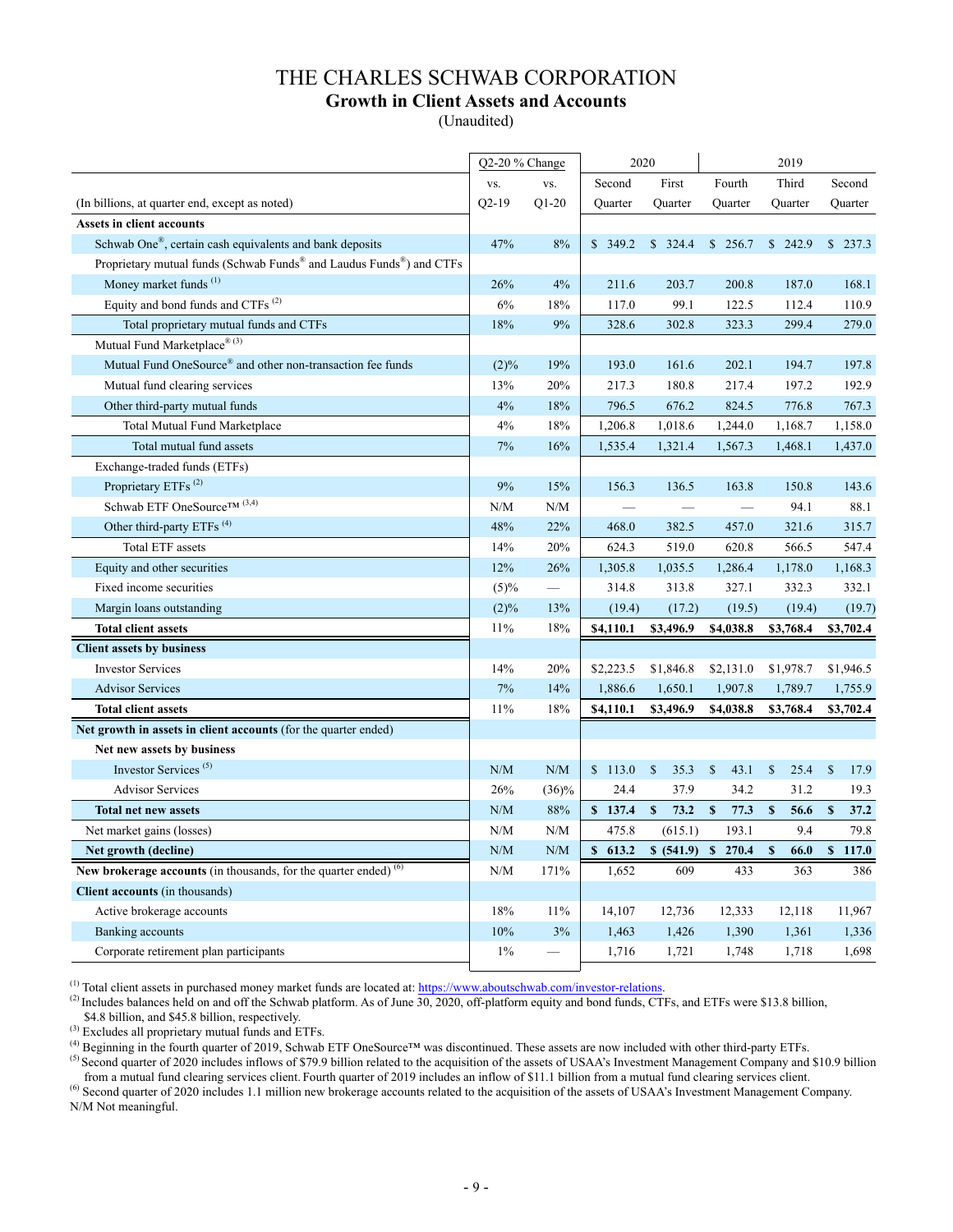## **The Charles Schwab Corporation Monthly Activity Report For June 2020**

|                                                             | 2019              |         |         |            |            |            |         | 2020    |         |           |         |         |          | Change          |         |
|-------------------------------------------------------------|-------------------|---------|---------|------------|------------|------------|---------|---------|---------|-----------|---------|---------|----------|-----------------|---------|
|                                                             | Jun               | Jul     | Aug     | <b>Sep</b> | <b>Oct</b> | <b>Nov</b> | Dec     | Jan     | Feb     | Mar       | Apr     | May     | Jun      | Mo.             | Yr.     |
| Market Indices (at month end)                               |                   |         |         |            |            |            |         |         |         |           |         |         |          |                 |         |
| Dow Jones Industrial Average                                | 26,600            | 26,864  | 26,403  | 26,917     | 27,046     | 28,051     | 28,538  | 28,256  | 25,409  | 21,917    | 24,346  | 25,383  | 25,813   | 2%              | $(3)\%$ |
| Nasdaq Composite                                            | 8,006             | 8,175   | 7,963   | 7,999      | 8,292      | 8,665      | 8,973   | 9,151   | 8,567   | 7,700     | 8,890   | 9,490   | 10,059   | 6%              | 26%     |
| Standard & Poor's 500                                       | 2,942             | 2,980   | 2,926   | 2,977      | 3,038      | 3,141      | 3,231   | 3,226   | 2,954   | 2,585     | 2,912   | 3,044   | 3,100    | 2%              | $5\%$   |
| <b>Client Assets</b> (in billions of dollars)               |                   |         |         |            |            |            |         |         |         |           |         |         |          |                 |         |
| <b>Beginning Client Assets</b>                              | 3,530.6           | 3,702.4 | 3,746.7 | 3,716.5    | 3,768.4    | 3,854.6    | 3,942.2 | 4,038.8 | 4,051.6 | 3,862.8   | 3,496.9 | 3,778.3 | 4,009.0  |                 |         |
| Net New Assets <sup>(1)</sup>                               | 20.2              | 19.3    | 19.9    | 17.4       | 35.2       | 12.0       | 30.1    | 20.9    | 24.4    | 27.9      | 15.3    | 97.5    | 24.6     | (75)%           | 22%     |
| Net Market Gains (Losses)                                   | 151.6             | 25.0    | (50.1)  | 34.5       | 51.0       | 75.6       | 66.5    | (8.1)   | (213.2) | (393.8)   | 266.1   | 133.2   | 76.5     |                 |         |
| Total Client Assets (at month end)                          | 3,702.4           | 3,746.7 | 3,716.5 | 3,768.4    | 3,854.6    | 3,942.2    | 4,038.8 | 4,051.6 | 3,862.8 | 3,496.9   | 3,778.3 | 4,009.0 | 4,110.1  | 3%              | $11\%$  |
| Core Net New Assets <sup>(2)</sup>                          | $\overline{20.2}$ | 19.3    | 19.9    | 17.4       | 24.1       | 12.0       | 30.1    | 20.9    | 24.4    | 27.9      | 15.3    | 17.6    | 13.7     | (22)%           | (32)%   |
| Receiving Ongoing Advisory Services (at month end)          |                   |         |         |            |            |            |         |         |         |           |         |         |          |                 |         |
| <b>Investor Services</b>                                    | 311.6             | 314.8   | 314.2   | 318.5      | 324.6      | 330.8      | 337.1   | 336.8   | 323.2   | 291.5     | 309.9   | 339.8   | 345.2    | 2%              | 11%     |
| Advisor Services <sup>(3)</sup>                             | 1,626.6           | 1,646.1 | 1,635.7 | 1,659.4    | 1,691.6    | 1,728.2    | 1,769.7 | 1,773.2 | 1,694.0 | 1,531.3   | 1,647.9 | 1,711.7 | 1,747.5  | $2\%$           | 7%      |
| Client Accounts (at month end, in thousands)                |                   |         |         |            |            |            |         |         |         |           |         |         |          |                 |         |
| Active Brokerage Accounts                                   | 11,967            | 12,026  | 12,085  | 12,118     | 12,189     | 12,247     | 12,333  | 12,431  | 12,521  | 12,736    | 12,866  | 14,007  | 14,107   | $1\%$           | 18%     |
| <b>Banking Accounts</b>                                     | 1,336             | 1,352   | 1,361   | 1,361      | 1,374      | 1,384      | 1,390   | 1,403   | 1,411   | 1,426     | 1,439   | 1,448   | 1,463    | 1%              | $10\%$  |
| Corporate Retirement Plan Participants                      | 1,698             | 1,701   | 1,711   | 1,718      | 1,735      | 1,743      | 1,748   | 1,732   | 1,726   | 1,721     | 1,696   | 1,714   | 1,716    | $\qquad \qquad$ | 1%      |
| <b>Client Activity</b>                                      |                   |         |         |            |            |            |         |         |         |           |         |         |          |                 |         |
| New Brokerage Accounts (in thousands) <sup>(4)</sup>        | 116               | 129     | 126     | 108        | 142        | 127        | 164     | 167     | 159     | 283       | 201     | 1,250   | 201      | (84)%           | 73%     |
| Inbound Calls (in thousands)                                | 1,595             | 1,773   | 1,759   | 1,570      | 1,771      | 1,605      | 1,884   | 1,947   | 1,831   | 2,366     | 1,824   | 1,736   | 2,128    | 23%             | 33%     |
| Web Logins (in thousands)                                   | 60,824            | 65,809  | 63,928  | 63,530     | 72,547     | 66,394     | 69,733  | 77,716  | 76,941  | 97,523    | 92,491  | 93,803  | 106,720  | 14%             | 75%     |
| Client Cash as a Percentage of Client Assets <sup>(5)</sup> | 10.9%             | 11.0%   | 11.3%   | 11.4%      | 11.3%      | 11.3%      | 11.3%   | 11.3%   | 12.0%   | 15.1%     | 14.3%   | 14.0%   | 13.6%    | $(40)$ bp       | 270 bp  |
| Mutual Fund and Exchange-Traded Fund                        |                   |         |         |            |            |            |         |         |         |           |         |         |          |                 |         |
| Net Buys (Sells) $(6, 7)$ (in millions of dollars)          |                   |         |         |            |            |            |         |         |         |           |         |         |          |                 |         |
| Large Capitalization Stock                                  | 206               | 717     | 328     | 23         | 900        | 1,406      | 991     | 845     | (178)   | 984       | (693)   | (768)   | (1,254)  |                 |         |
| Small / Mid Capitalization Stock                            | 18                | 10      | (374)   | (212)      | (458)      | 73         | 201     | (314)   | (531)   | (954)     | 151     | (401)   | (1,063)  |                 |         |
| International                                               | 225               | 744     | (1,390) | (355)      | 340        | 735        | 993     | 1,360   | 132     | (2,116)   | (2,207) | (1,953) | (1, 580) |                 |         |
| Specialized                                                 | 341               | 418     | 353     | 583        | 618        | 484        | 455     | 762     | 397     | 333       | 2,059   | 1,512   | 1,020    |                 |         |
| Hybrid                                                      | (181)             | (366)   | (569)   | (372)      | (202)      | (290)      | (96)    | 615     | (257)   | (4,790)   | (860)   | (518)   | (97)     |                 |         |
| Taxable Bond                                                | 2,378             | 3,806   | 2,725   | 2,935      | 2,813      | 2,274      | 4,710   | 5,714   | 3,830   | (23, 142) | 1,642   | 5,469   | 9,215    |                 |         |
| Tax-Free Bond                                               | 682               | 960     | 760     | 593        | 809        | 860        | 1,255   | 1,481   | 1,066   | (5,229)   | (242)   | 805     | 1,710    |                 |         |
| Net Buy (Sell) Activity (in millions of dollars)            |                   |         |         |            |            |            |         |         |         |           |         |         |          |                 |         |
| Mutual Funds <sup>(6)</sup>                                 | $\overline{7}$    | 2,151   | (1,281) | (573)      | (473)      | (761)      | 1,097   | 2,684   | (565)   | (34, 382) | (3,863) | (564)   | 1,768    |                 |         |
| Exchange-Traded Funds <sup>(7)</sup>                        | 3,662             | 4,138   | 3,114   | 3,768      | 5,293      | 6,303      | 7,412   | 7,779   | 5,024   | (532)     | 3,713   | 4,710   | 6,183    |                 |         |
| Money Market Funds                                          | 4,570             | 6,143   | 6,068   | 5,833      | 7,059      | 4,768      | 1,515   | 1,911   | 1,312   | (1,233)   | 8,465   | 4,833   | (5,673)  |                 |         |
| Average Interest-Earning Assets <sup>(8)</sup>              |                   |         |         |            |            |            |         |         |         |           |         |         |          |                 |         |
| (in millions of dollars)                                    | 262,759           | 263,993 | 265,005 | 266,430    | 266,089    | 268,254    | 274,911 | 279,437 | 278,966 | 317,850   | 353,018 | 361,814 | 373,986  | 3%              | 42%     |

<sup>(1)</sup> June 2020 includes an inflow of \$10.9 billion from a mutual fund clearing services client. May 2020 includes inflows of \$79.9 billion related to the acquisition of the assets of USAA's Investment Management Company. \$11.1 billion from a mutual fund clearing services client.

(2) Net new assets before significant one-time inflows or outflows, such as acquisitions/divestitures or extraordinary flows (generally greater than \$10 billion) relating to a specific client. These flows may span multiple

(3) Excludes Retirement Business Services.

<sup>(4)</sup> May 2020 includes 1.1 million new brokerage accounts related to the acquisition of the assets of USAA's Investment Management Company.

<sup>(5)</sup> Schwab One<sup>®</sup>, certain cash equivalents, bank deposits, and money market fund balances as a percentage of total client assets.

<sup>(6)</sup> Represents the principal value of client mutual fund transactions handled by Schwab, including transactions in proprietary funds. Includes institutional funds available only to Investment Managers. Excludes money mar

( $7$ ) Represents the principal value of client ETF transactions handled by Schwab, including transactions in proprietary ETFs.

 $(8)$  Represents average total interest-earning assets on the company's balance sheet.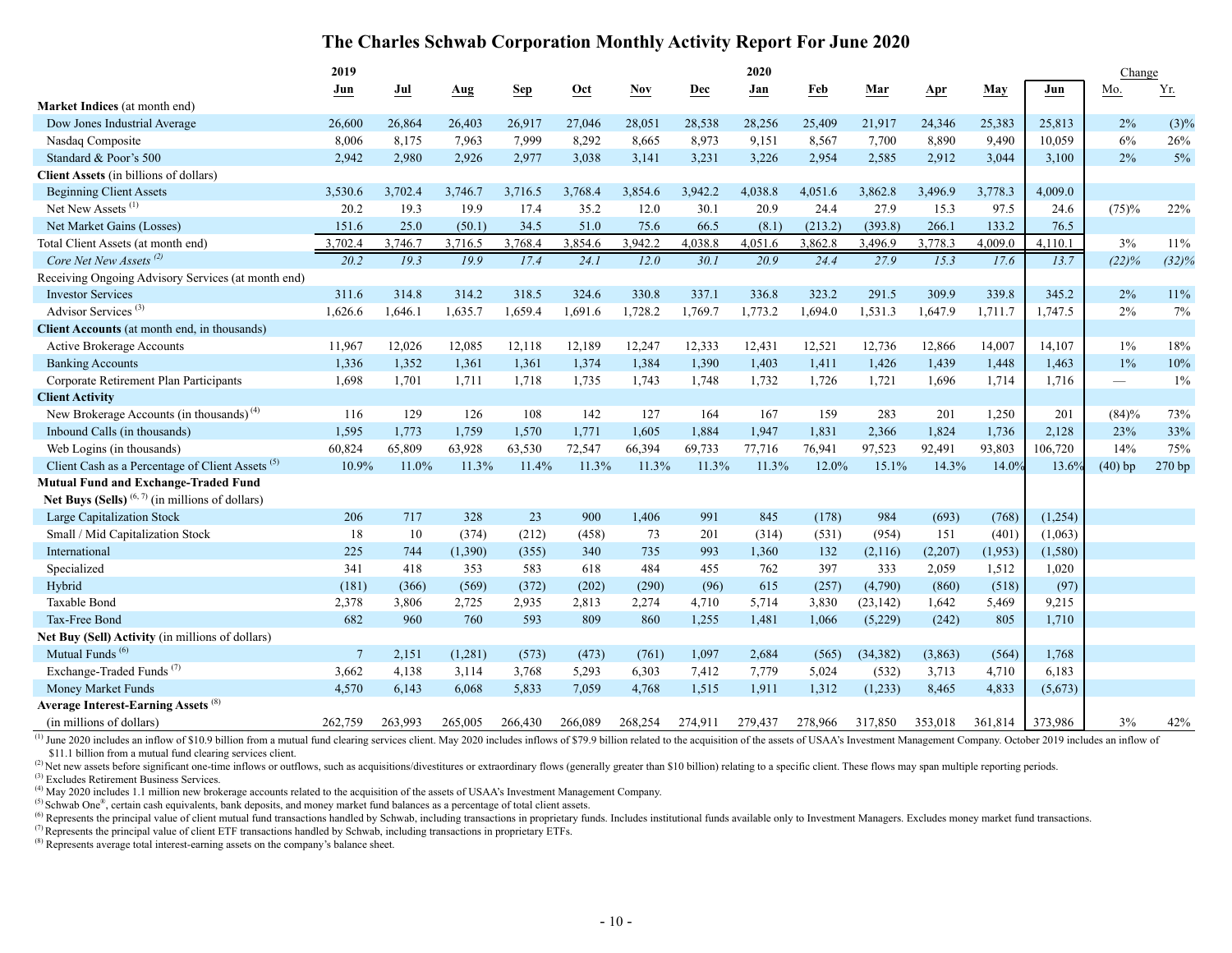**Non-GAAP Financial Measures**

(In millions, except ratios and per share amounts)

(Unaudited)

In addition to disclosing financial results in accordance with generally accepted accounting principles in the U.S. (GAAP), Schwab's second quarter earnings release contains references to the non-GAAP financial measures described below. We believe these non-GAAP financial measures provide useful supplemental information about the financial performance of the Company, and facilitate meaningful comparison of Schwab's results in the current period to both historic and future results. These non-GAAP measures should not be considered a substitute for, or superior to, financial measures calculated in accordance with GAAP, and may not be comparable to non-GAAP financial measures presented by other companies.

Schwab's use of non-GAAP measures is reflective of certain adjustments made to GAAP financial measures as described below.

| <b>Non-GAAP</b><br><b>Adjustment or</b><br><b>Measure</b>                                            | <b>Definition</b>                                                                                                                                                                                                                                                                                                                                                                                                                                                                                                                                                                                                                                                                                                                    | <b>Usefulness to Management and Investors</b>                                                                                                                                                                                                                                                                                                                                                                                                                                                                                                                                                                                                                                                                                                                                                                                                                                               |
|------------------------------------------------------------------------------------------------------|--------------------------------------------------------------------------------------------------------------------------------------------------------------------------------------------------------------------------------------------------------------------------------------------------------------------------------------------------------------------------------------------------------------------------------------------------------------------------------------------------------------------------------------------------------------------------------------------------------------------------------------------------------------------------------------------------------------------------------------|---------------------------------------------------------------------------------------------------------------------------------------------------------------------------------------------------------------------------------------------------------------------------------------------------------------------------------------------------------------------------------------------------------------------------------------------------------------------------------------------------------------------------------------------------------------------------------------------------------------------------------------------------------------------------------------------------------------------------------------------------------------------------------------------------------------------------------------------------------------------------------------------|
| Acquisition and<br>integration-related<br>costs and amortization<br>of acquired intangible<br>assets | Schwab adjusts certain GAAP financial measures to<br>exclude the impact of acquisition and integration-<br>related costs incurred as a result of the Company's<br>completed and pending business acquisitions,<br>amortization of acquired intangible assets, and, where<br>applicable, the income tax effect of these expenses.<br>Adjustments made to exclude amortization of<br>acquired intangible assets are reflective of all acquired<br>intangible assets, which were recorded as part of<br>purchase accounting. These acquired intangible assets<br>contribute to the Company's revenue generation.<br>Amortization of acquired intangible assets will<br>continue in future periods over their remaining useful<br>lives. | We exclude acquisition and integration-related costs and<br>amortization of acquired intangible assets for the purpose<br>of calculating certain non-GAAP measures because we<br>believe doing so provides additional transparency of<br>Schwab's ongoing operations, and may be useful in both<br>evaluating the operating performance of the business and<br>facilitating comparison of results with prior and future<br>periods.<br>Acquisition and integration-related costs fluctuate based<br>on the timing of acquisitions and integration activities,<br>thereby limiting comparability of results among periods,<br>and are not representative of the costs of running the<br>Company's on-going business. Amortization of acquired<br>intangible assets is excluded because management does<br>not believe it is indicative of the Company's underlying<br>operating performance. |
| Return on tangible<br>common equity                                                                  | Return on tangible common equity represents<br>annualized adjusted net income available to common<br>stockholders as a percentage of average tangible<br>common equity. Tangible common equity represents<br>common equity less goodwill, acquired intangible<br>assets — net, and related deferred tax liabilities.                                                                                                                                                                                                                                                                                                                                                                                                                 | Acquisitions typically result in the recognition of<br>significant amounts of goodwill and acquired intangible<br>assets. We believe return on tangible common equity may<br>be useful to investors as a supplemental measure to<br>facilitate assessing capital efficiency and returns relative to<br>the composition of Schwab's balance sheet.                                                                                                                                                                                                                                                                                                                                                                                                                                                                                                                                           |

The following tables present reconciliations of GAAP measures to non-GAAP measures:

|                                                                              |               |                                            |               |        | Three Months Ended June 30,                |               |              |                                            | Six Months Ended June 30, |                                            |               |
|------------------------------------------------------------------------------|---------------|--------------------------------------------|---------------|--------|--------------------------------------------|---------------|--------------|--------------------------------------------|---------------------------|--------------------------------------------|---------------|
|                                                                              |               | 2020                                       |               |        | 2019                                       |               |              | 2020                                       |                           | 2019                                       |               |
|                                                                              |               | Total<br>Expenses<br>Excluding<br>Interest | Net<br>Income |        | Total<br>Expenses<br>Excluding<br>Interest | Net<br>Income |              | Total<br>Expenses<br>Excluding<br>Interest | Net<br>Income             | Total<br>Expenses<br>Excluding<br>Interest | Net<br>Income |
| Total expenses excluding interest (GAAP),<br><b>Net income (GAAP)</b>        | $\mathsf{\$}$ | $1,562$ \$                                 |               | 671 \$ | $1,445$ \$                                 | 937           | $\mathbf{s}$ | 3,132 \$                                   | 1,466 \$                  | $2,904$ \$                                 | 1,901         |
| Acquisition and integration-related costs <sup>(1)</sup>                     |               | (81)                                       |               | 81     | (3)                                        | 3             |              | (118)                                      | 118                       | (4)                                        | 4             |
| Amortization of acquired intangible assets                                   |               | (12)                                       |               | 12     | (7)                                        |               |              | (18)                                       | 18                        | (14)                                       | 14            |
| Income tax effects $(2)$                                                     |               | N/A                                        |               | (22)   | N/A                                        | (2)           |              | N/A                                        | (33)                      | N/A                                        | (4)           |
| Adjusted total expenses (Non-GAAP),<br><b>Adjusted net income (Non-GAAP)</b> | S             | $1,469$ \$                                 |               | 742 \$ | $1,435$ \$                                 | 945           | S.           | 2,996 \$                                   | $1,569$ \$                | 2.886 \$                                   | 1,915         |

(1) Acquisition and integration-related expenses are primarily included in Professional services and Other.

<sup>(2)</sup> The income tax effect of the non-GAAP adjustments is determined using an effective tax rate reflecting the exclusion of non-deductible acquisition costs and is used to present the acquisition and integration-related costs and amortization of acquired intangible assets on an after-tax basis.

N/A Not applicable.